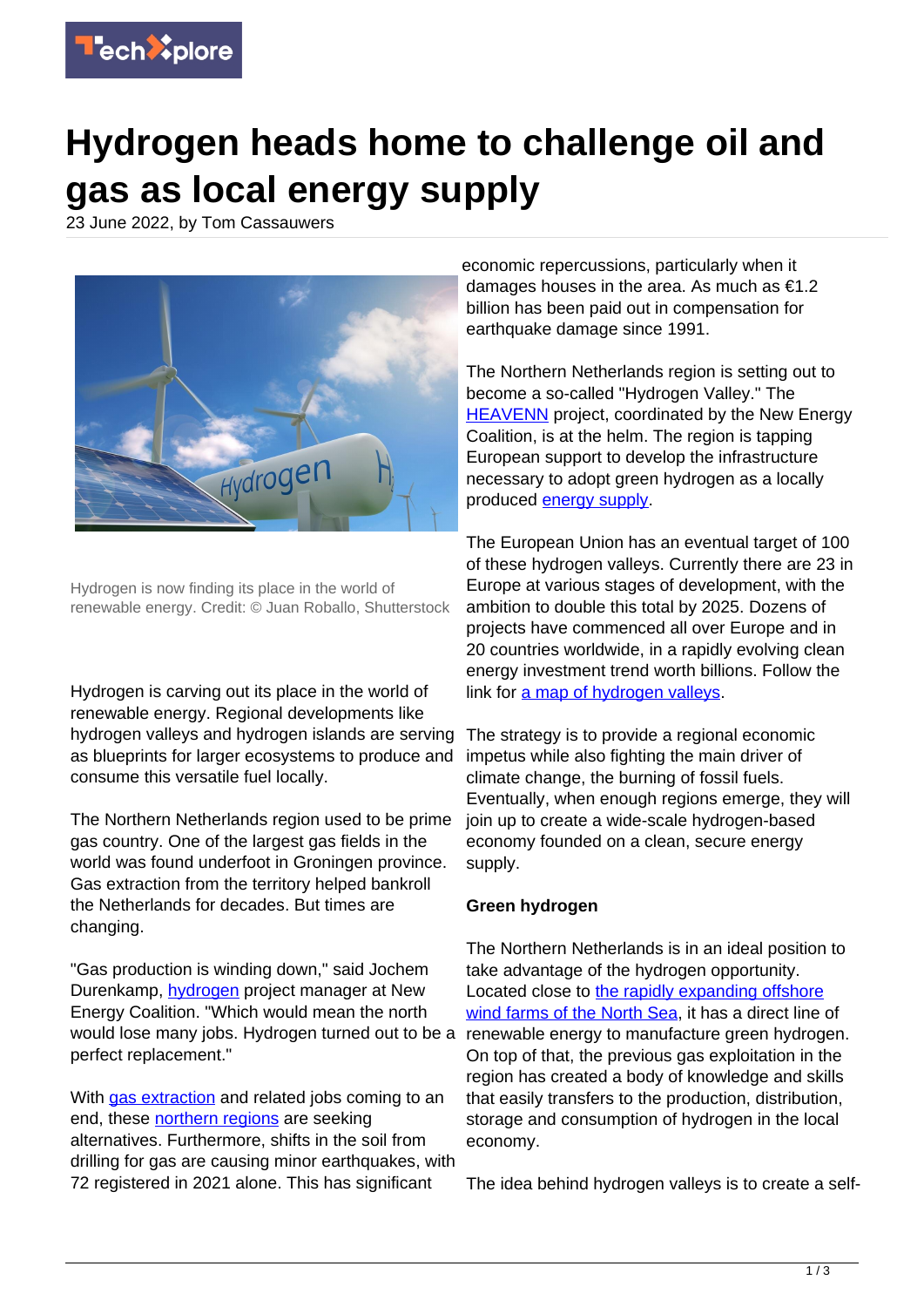

sufficient hydrogen ecosystem from start to finish. In "The idea of the project came when CEMEX, a the case of HEAVENN, that begins by identifying sites where the electrolysis process can be used to plant on Mallorca," said María Jaén Caparrós. She separate water into hydrogen and oxygen by use of acts as coordinator of hydrogen innovation at electricity.

A Hydrogen Valley is a medium-sized area where clean hydrogen is produced locally and consumed by homes, vehicles and industry. The goal is to initiate a hydrogen economy at the community level. Eventually the regional hydrogen valleys will join up to create wider economic zones powered by hydrogen.

When this electricity is derived from [renewable](https://techxplore.com/tags/renewable+sources/) [sources,](https://techxplore.com/tags/renewable+sources/) like [offshore wind](https://techxplore.com/tags/offshore+wind/) in the case of HEAVENN, the hydrogen is considered to be a green energy source. Most usually stored as a gas, this zero-emission energy carrier is used to fuel everyday applications such as in transport, heating and industry.

HEAVENN, for example, invests in projects for hydrogen-based mobility with a number of hydrogen filling points for every kind of hydrogen powered vehicle—from cars to trucks and buses. Hydrogen will also be used to power a datacenter and to heat residential neighborhoods.

Building energy ecosystems is not easy. "The project includes thirty partners," said Durenkamp. "It's a big challenge to coordinate what they do, but building this ecosystem is key for hydrogen."

Beyond the partners, the local community is also an advantage of, in order to promote the diversification important player. "It's very important that inhabitants are consulted," said Durenkamp. "Where before, energy was extracted from underground, it's now very visible in the landscape with [wind turbines,](https://techxplore.com/tags/wind+turbines/) solar panels and large electrolysis facilities. Whenever something is done in the project, it's done together with the local inhabitants."

## **Clean energy islands**

Another region unlocking hydrogen's potential is the commence this phase by the end of 2022. Spanish island of Mallorca, which styles itself as a "Hydrogen Island."

cement manufacturer, announced it would close its Enagás, the Transmission System Operator of the national gas grid in Spain. "With hydrogen, we want to re-industrialize the island and decarbonize the Balearic region."

Known as [GREEN HYSLAND,](https://cordis.europa.eu/project/id/101007201) the project will create an ecosystem of hydrogen producers and users across the Mediterranean island. Achieving this will cut down on expensive energy imports and eliminate harmful emissions.

Central to this is an electrolysis plant that produces hydrogen from energy supplied by two newly built solar-power plants. This hydrogen is then used in a range of different applications in the locality. For example, the public transport company of the city of Palma de Mallorca is rolling out hydrogen-powered buses. Another use-case is to power the island's vital ferry port and even to provide energy for a hotel. But community energy needs community support.

## **Renewable diversification**

"It's key to have the support of society," said Jaén Caparrós. "Hydrogen is something new for the Balearic Islands. This project will not only promote reindustrialization based on renewables, but will also provide knowledge, research and innovation. It is a milestone that the Balearic Islands must take of the production model with new, stable and quality jobs."

The second related objective of GREEN HYSLAND is to reduce the emissions from the use of natural gas. They will inject part of the hydrogen into the gas grid, according to Jaén Caparrós. They are compatible sources of **[energy](https://techxplore.com/tags/energy/)**. "We will build a hydrogen pipeline to transport it to the injection point," he said, "Which we will use to partly decarbonize the natural gas grid." They plan to

In this way, hydrogen can be mixed into the existing gas infrastructure used to heat homes, hotels and